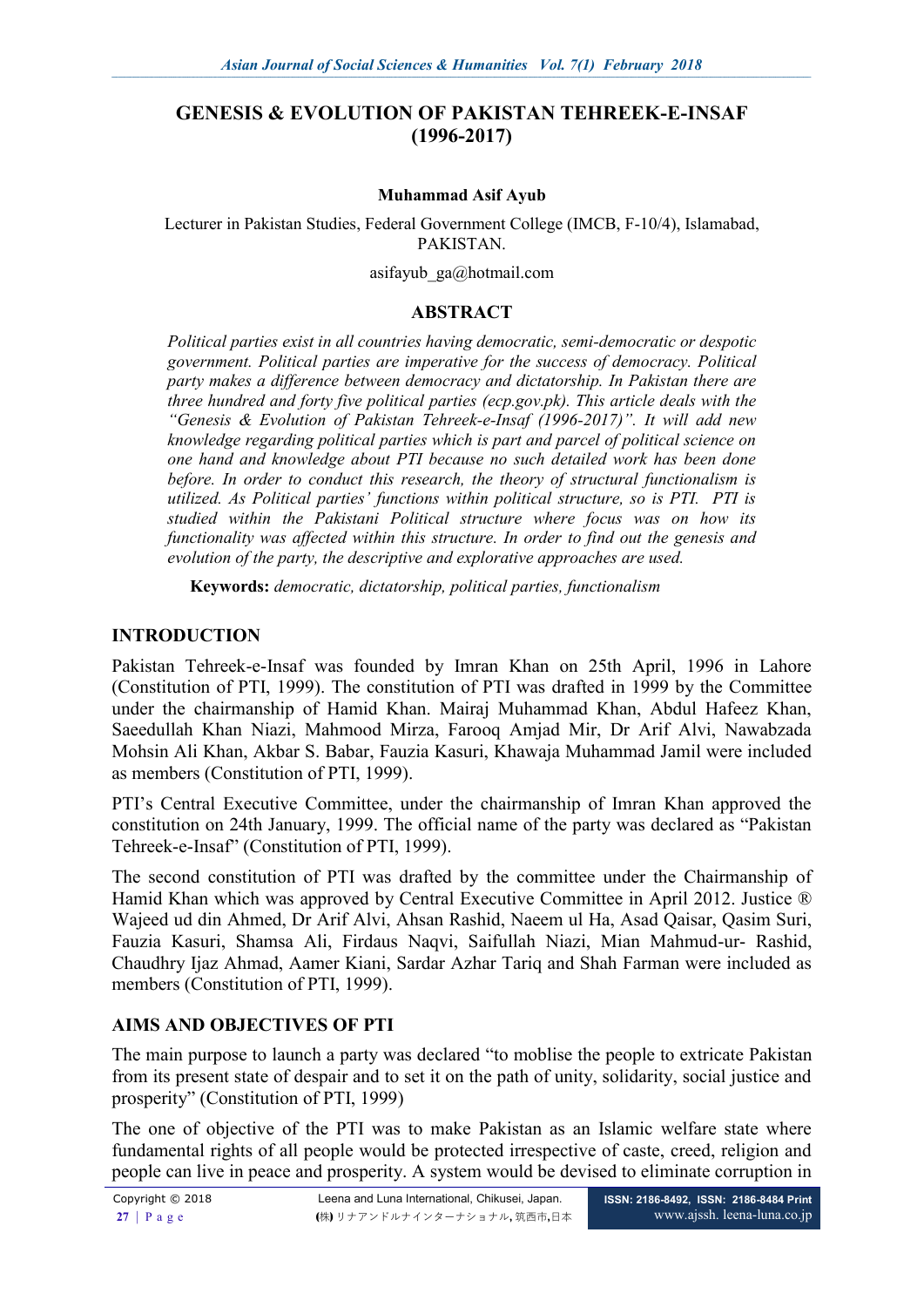all its forms and institutions of accountability would be established to take actions against those who corrupted the system of Pakistan. Competent and honest people would be encouraged in all fields of life.

The constitution declared that the present system of government is a colonial system in nature which would be replaced by democratic, decentralized system. Provincial autonomy and local bodies system would be promoted. All kinds of nepotism, VIP culture and prejudices would be eliminated. Freedom of thought and expression, access to public information, women rights, women representation, youth representation, equality, solidarity, brotherhood and protection of minorities would be promoted.

For reformation of electoral system of Pakistan, accountability of expenses in election, illegal wealth, coercion and interference in politics and election by the administration would be erased. Corrupt and defaulters would be banned to contest elections. Introduction of joint electorate throughout Pakistan was made part of constitution of the party. Voter's age was to be reduced to 18 years. In electoral process, participation of overseas Pakistanis would be ensured.

In order to provide cheap and swift justice, independence of judiciary would be maintained. Judicial reforms would be introduced for speedy justice system. To make police responsive, reforms would be introduced. Reforms in civil services would be introduced. Land reforms would be introduced to abolish feudalism and for distribution of state lands, land tenure. All citizens would be provided equal and adequate health and education facilities. A uniform system of education would be introduced. Technical education to provide jobs would be encouraged.

Steps would be taken for extension of net taxes, sustain inflation, promotion of economic activities, employment opportunities, protection of labors, fixed income groups and encouragement of investors. In legislatures, labour, technocrats, professional and intellectual would be provided with special seats. To ensure freedom of media, government interference and unjust laws relating to media would be discouraged. Rights of journalist and press workers would be protected. Government monopoly on print media would be finished.

Protection of Pakistani cultural heritage and promotion of family values was made part of the party's objectives. National interest oriented foreign policy and good relations with regional as well as Muslim countries, was made part of party's policy. For the people of Kashmir, right of self-determination would be supported. International efforts for just economic order for the international community would be supported (Constitution of PTI, 1999)

#### **ORGANISATIONAL STRUCTURE OF PTI**

National Organization Provincial Organization Regional Organizations District Organization Tehsil/Taluka/Town Organization Union Council Organization Primary Organization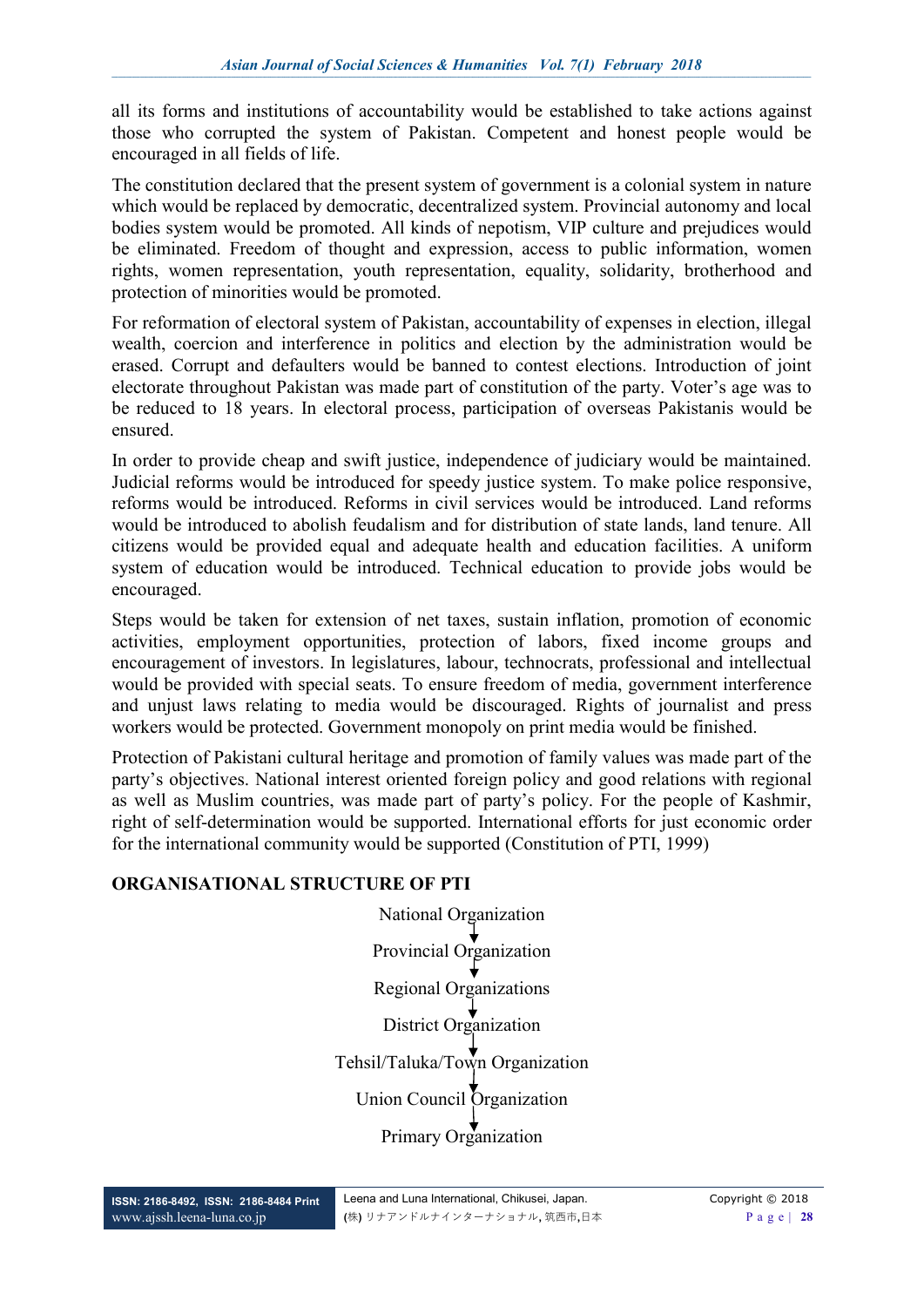At national level there is National Organization. It is consisted of National Council and Central Executive Committee. An Organization of Overseas Pakistani is also included in it. Officer bearers of following organizations are included in National Council;

- a. Provincial Organizations
- b. Presidents of the Regional Organizations
- c. The Presidents of all District Organizations
- d. There shall be thirty five members, five each from the women, youth, students, labour, farmers, minorities, lawyers and overseas, who will be nominated by their respective organizations.
- e. Technocrats and professionals in the country to be nominated by the Chairman who shall not exceed one fourth of the total number of the members belonging to classes (a) to (d) above.

The members of National Council belonging to categories (a), (b), (c) elect the following office bearers.

# Chairman President

# Vice Chairman

# Four Senior Vice Presidents, one from each Province

Twelve Vice Presidents, two from each province (One Male & one Female)

# Secretary General

# Additional Secretary General

# `Four Deputy Secretary General, one from each province

Four Joint Secretaries one from each Province

and secretaries for finance, information, legal affairs, public welfare, education, health, culture, religious affairs, publicity, minorities, labour, social Media, foreign affairs, defense affairs, internal security, political training, policy planning and international chapters.

President of the Women Wing is the ex-officio Vice President of the National Council.

Chairman shall appoint Secretaries for Information, Finance, Social Media, Political Training, Policy confirmed by the Central Executive Committee.

Organization for the following areas: Islamabad, Gilgit Baltistan, Azad Jammu & Kashmir

Federally Administered Tribal Areas shall also be constituted.

#### **Central Executive Committee**

It is consisted of Central Office bearers and thirty members, nominated by the Chairman, from members of the National Council – one member each from Christian, Hindu and Sikh/Parsi/other communities. Provincial Presidents are the ex-officio member of this committee.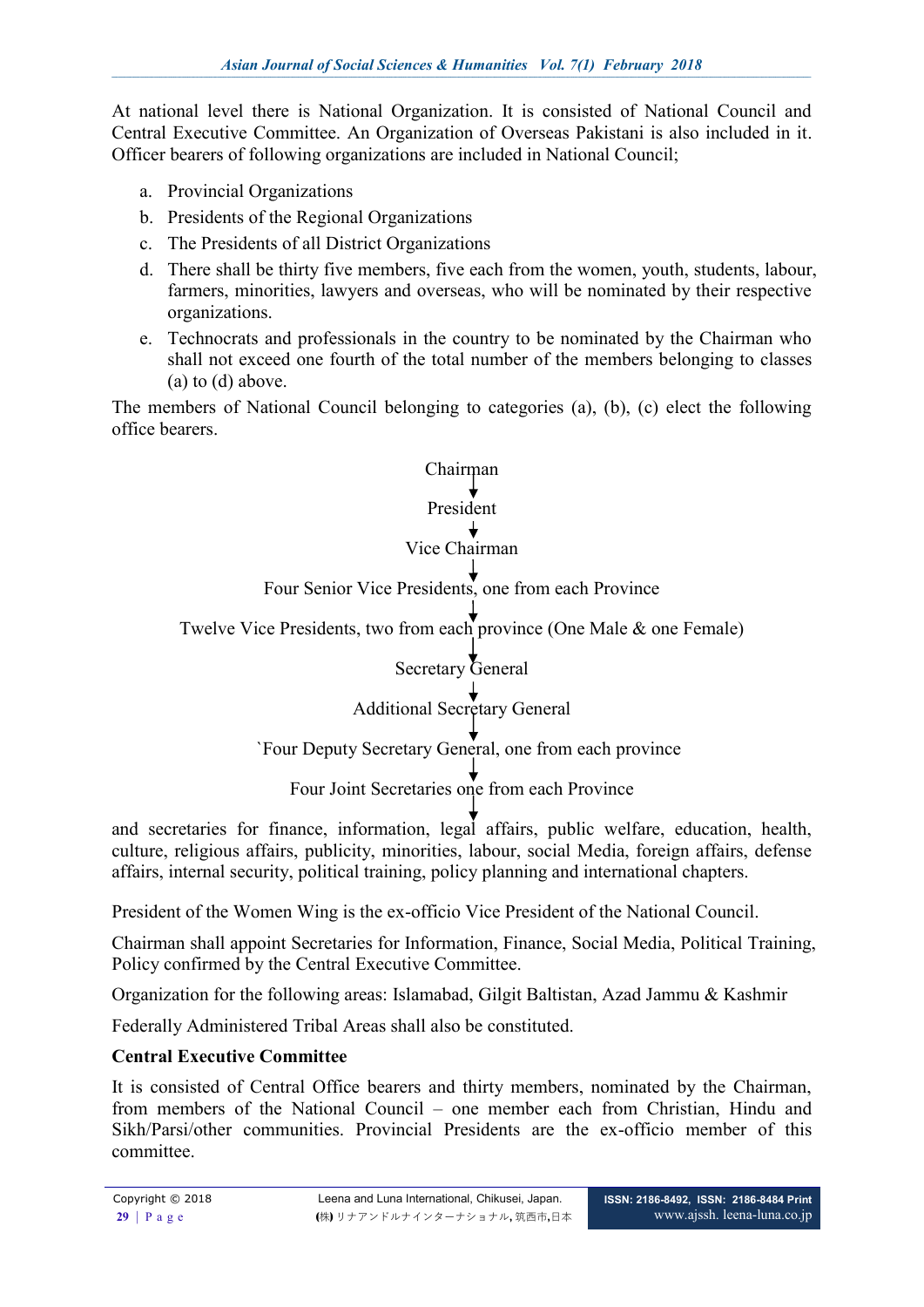Chairman nominates fifteen members to make Core Committee out of members of Central Executive Committee to be approved by it for the term of one year. The Secretary General and Provincial Presidents are the ex-officio members.

#### **Vote of no confidence**

Any member holding office of National and Provincial Council including Chairman may be removed by vote of no-confidence through two third majorities. Member of Provincial Organization can be removed through vote of no confidence supported by majority members. The vote of no-confidence cannot be moved by less than one-fifth member of organization.

#### **Term of Office**

All organizations are elected for the term of four years which can be extended for one year by the Chairman with the approval of Central Executive Committee.

#### **Selection of Party Candidates**

Parliamentary Board is constituted by the Party Chairman for each Province which select candidates for National and Provincial assemblies. Regional Parliamentary Board recommends name of one candidate and one covering candidate to CPB headed by the Chairman.

Provincial President with the consultation of Regional Presidents constitutes PB for regions to recommend candidate for National and Provincial Assemblies. RPB recommend three candidates to the PB as party candidate.

#### **Office Bearers of the Party**



#### **Party Election Commission and its Procedure**

Central Election Commission is appointed by Central Executive Committee for five years. It holds election of Central and Provincial Organizations. It appoints Provincial Election Committees to hold election of Provincial Organizations. The members of the Election Commission are taken from National Council.

#### **HISTORY OF THE POLITICS OF PTI**

PTI refused to form electoral alliance with PML (N) and participated in general elections 1997 but could not get a single seat (The Muslims, 05 Feb, 1997). PTI entered in NWFP assembly and Nawabzada Mohsin Ali Khan – who won as an independent member and joined PTI - became the first member of PTI (Nawa-i-Waqat, 12 Sep, 1997). The first ever provincial convention of PTI was held in Nishter Hall Peshawar on 5 October, 1997 (Pakistan Observer, 06 Oct, 1997).

Against the government of Nawaz Sharif, PTI joined Grand Democratic Alliance which was made of fifteen political parties on one point agenda to ouster government of Nawaz Sharif. Among those parties were PTI, PPPP, PAT, PDP (Nawa-i-Waqt, 19 October, 1999).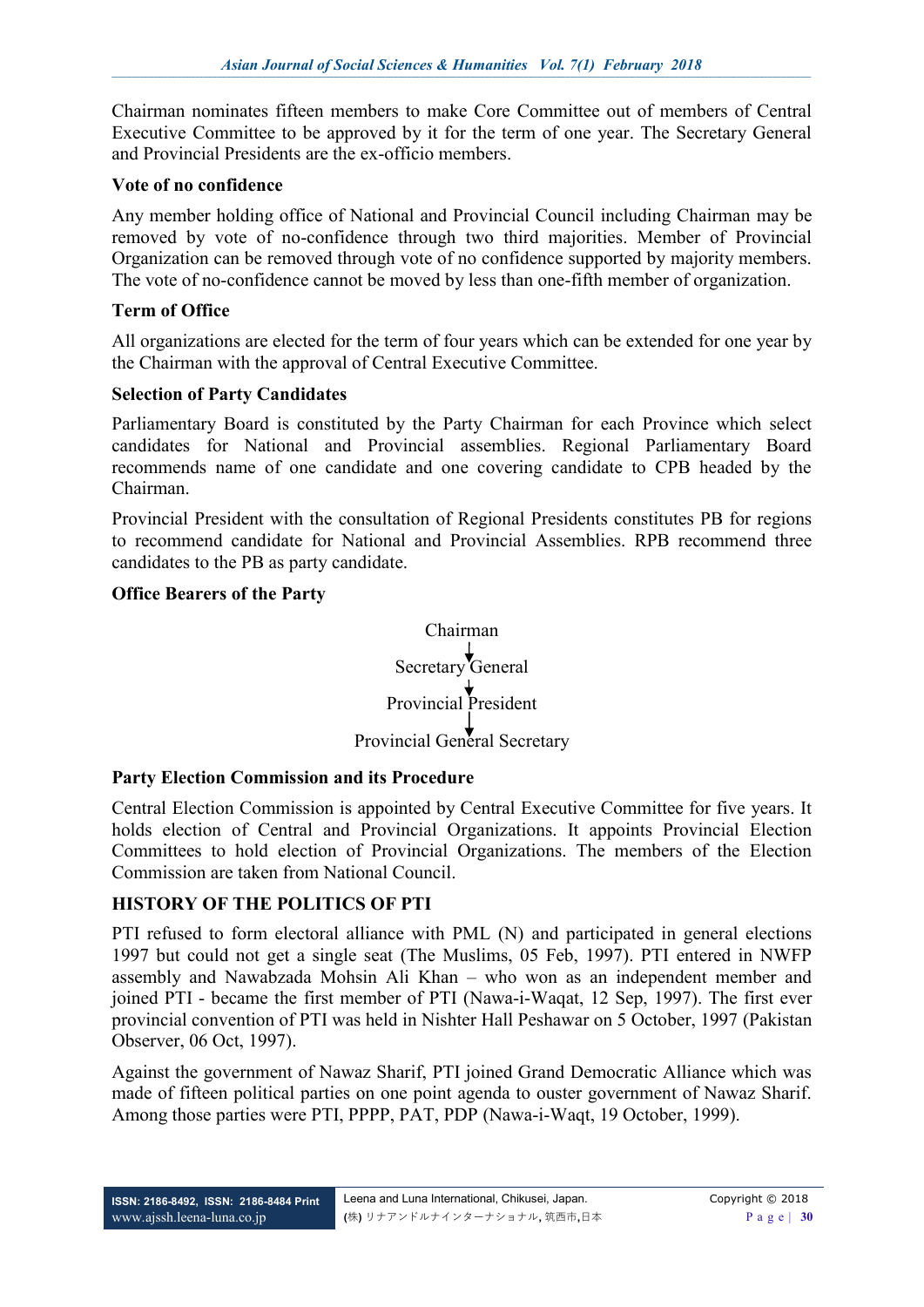In 1999, when General Pervaiz Musharraf took over, PTI supported the seven point agenda of Mushrraf. When he deviated from his agenda, PTI turned against him. In the general elections 2002, PTI decided to run election campaign from its own party platform to groom and refused to be a part of any electoral alliance with the traditional and *status quo* politician. (Al-Akhbar, 19 May, 2002). Regarding PML (Q) PTI called it the product of Musharraf (Nawa-i-Waqt, 06 Oct, 2002). PTI boycotted the general elections 2008 because these elections were to be held under PCO (The News, 27 Nov, 2006).

Against the government of Nawaz Sharif PTI started '*Hakomat Hatao'* '*Pakistan Bachao'* i.e, Movement (Jang, 26 June, 2011). In order to mobilize people, PTI also started '*Jaag Utho* Campaign' for voters. The purpose of this movement was to create awareness among the voters that they should register themselves as a voter and verify their location and right address (The Nations, 15 Sep, 2011).

During 2011 PTI became a prominent party and big guns and parties started to join PTI. Among them the most prominent were Shah Mehmood Qureshi (Nawa-i-Waqt, 05 Dec, 2011). Asghar khan merged his party in PTI. (Khabrain, 13 Dec, 2011). The former senior vice President of PML (N), Makhdoom Javed Hashmi joined PTI (Nawa-i-Waqt, 25 Dec, 2011).

Nawabzada Munsoor Ali Khan merged his party PDP in PTI (Jang, 22 March, 2012). The Pakistan Interfaith League joined PTI which was announced by Chairman Sajid Ishaq of PIL (The News, 04 May, 2012). PTI made an alliance with Awami Muslim League and decided not to field any candidate against Sheikh Rashid (Pakistan Observer, 09 Aug, 2012). PTI also made seat adjustment with National Awami Party Bahawalpur of Nawab Salah-ud-din (Dawn, 27 March, 2013).

The popularity of the PTI can be estimated through different survey. According to the survey report of International Republican Institute (IRI) Of USA, PTI was on the top of the popularity list in at National and Provincial level followed by PML (N) and PPP (The Nation, 07 May, 2012).

From vote point of view, in general elections 2013, Pakistan *Tehreek-i-Insaf* emerged as the second largest party from popular vote's points of view and the third from seats points of view in the National Assembly (The Express Tribune, 22 May 2013).

# **ROLE OF CHAIRMAN IN POPULARISING PTI**

Imran Khan, as a cricketer and philanthropist has become very well known in Pakistan and abroad. He founded PTI in 1996 and just after one year contested election. He was offered by Nawaz Sharif for coalition and thirty seats but he declined (Nawa-i-Waqat, 01 June, 2013). Though PTI could not get a single seat in general elections 1997 but despite of it Imran Khan popularized it by doing politics of opposition during Nawaz Sharif Regime. Under leadership of Imran Khan PTI became part Grand Democratic Alliance and popular in Pakistan

On 12<sup>th</sup> October, 1999, when General Pervez Musharraf took over and announced his seven point agenda, *Imran Khan* supported him and demanded for across the board accountability since 1985 before the elections (The Nation, 20 Oct, 1999). He explained that *Musharaf's*  priorities reflect the agenda of PTI (Jang, 24 October, 1999).

During Musharraf period the popularity of PTI and Imran Khan increased so much that he was invited to become Prime Minister, but he clarified that he would not become Prime Minister with the help of Musharraf (Jang, 05 March, 2002). He explained that he did not support Musharaf but his seven points which were according to his party's manifesto. He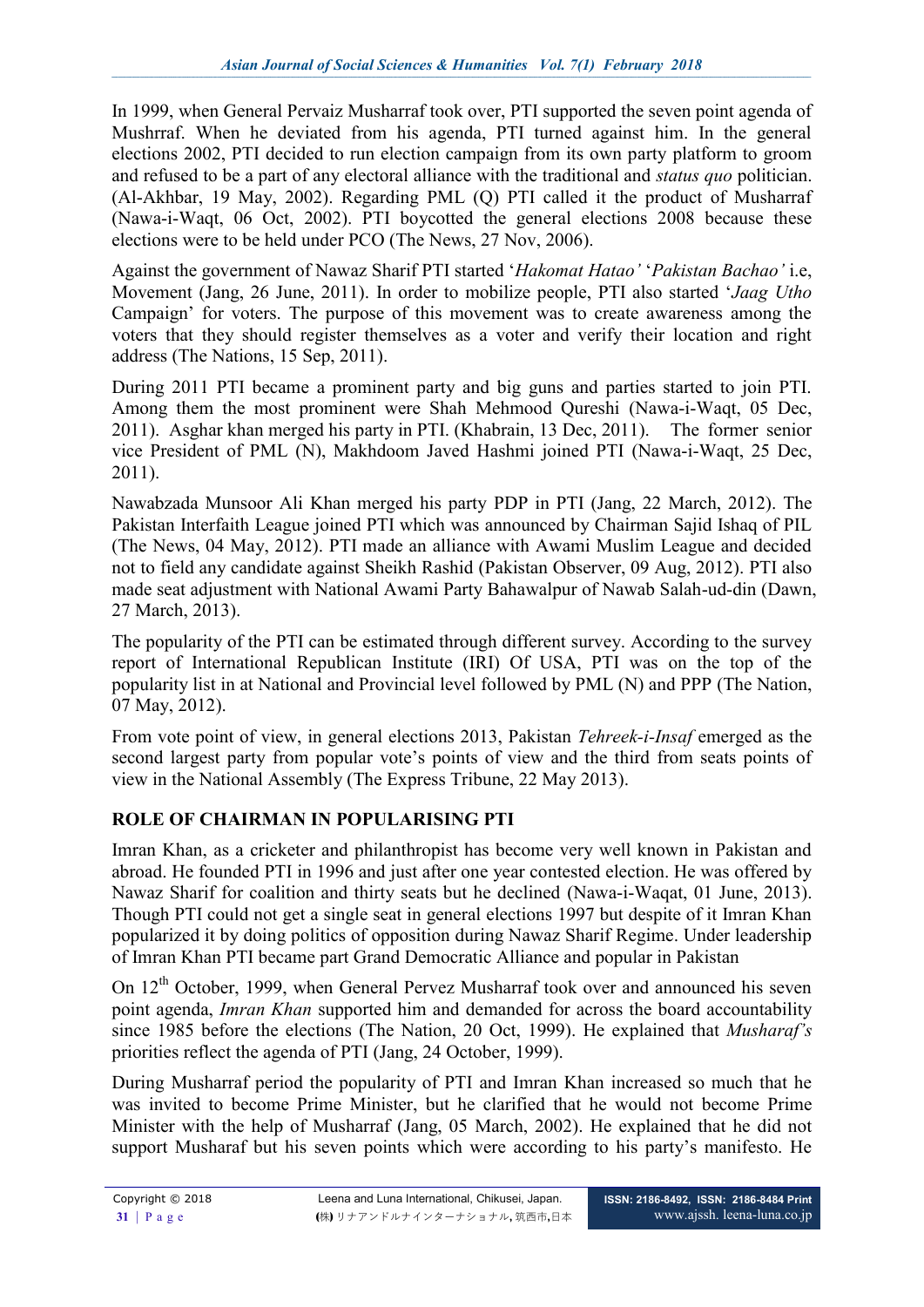claimed that he was not a greedy of power, if he had been; he was invited by Zia-ul-Haq, Moeen Qureshi and Nawaz Sharif in 1996 (Jang, 19 Sep, 2002).

General Musharaf invited Imran Khan to join Grand National Alliance but he refused (Khan, 2011: 250). He contested election from NA-71, Mianwali and became member of Nationa Assembly (The Nation, 09 Oct, 2002). He was invited to join King's party but he declined (Jang, 17 Nov, 2002). He served as a part of the Standing Committees on [Kashmir](https://en.wikipedia.org/wiki/Kashmir) and Public **Accounts** 

After general elections 2002, political situation get changed and PTI under the leadership Imran Khan started to highlight the wrong policies of Musharaf. Imran khan explained that it was his blunder that he had supported General Musharraf's military regime (The News, 02 Jan, 2003). He opposed LFO and uniformed President. He demanded that there should be election of President in the light of constitution and army should refrain from political process and go back to the barracks (Jang, 08 May, 2003). Musharraf should step down as a chief of Army and then contest election for president in Assembly (Jang, 14 May, 2003).

Imran supported MMA and explained that he supported the policies of Qazi Hussian Ahmed of JI (The Nation, 12 Nov, 2002). He cast his vote in favour of MMA candidate Liaqut Baloch for speakership and Maulana Fazl-ur-Rehman for Premiership (Jang, 22 Nov, 2002). Imran khan said that he supported MMA because it would work to strengthen democracy but by supporting LFO as a part of constitution, it disappointed him and he decided to withdraw its support to MMA (The Nation, 09 Jan, 2004). MMA disappointed by supporting  $17<sup>th</sup>$ amendment. He said that PTI did not support  $17<sup>th</sup>$  amendment and consider it complete and clear violation of constitution (The News, 09 Jan, 2004).

He welcomed Charter of Democracy and said that ARD and all political parties should get united on one point agenda to oust Musharraf in order to revive real democracy in Pakistan. He explained that PTI would not sign CoD until the proposed amendments would not be included in it (The Nations, 05 July, 2006).

Before general election 2008, PTI has become a well-known party in Pakistan. Imran Khan was acknowledged as a one of the important political leader in Pakistan. He launched anti-Musharraf campaign (The News, 19 Nov, 2006). In December, 2006, he met Shabaz Sharif and Nawaz Sharif. He convinced Nawaz Sharif to bring ARD and Qazi Hussian Ahmed for MMA to start anti-Musharraf Movement with one point agenda of ousting Musharraf. He also demanded for collective resignation from the parliament to put pressure on the government (Nawa-i-Waqt, 13 Dec, 2006). He challenged Musharraf in Supreme Court that being government servant, Musharraf could not contest election for President of Pakistan (Jang, 30 Aug, 2007). In protest Imran Khan resigned from Parliament (Khabrain, 05 Oct, 2007). Musharraf imposed emergency in Pakistan on 3 November, 2007 and implemented PCO (Dawn, 04 Nov, 2007). He got himself elected as a President of Pakistan by Parliament for second term on 6 November, 2007 (Dawn, 07 October, 2007).

Against the policies of Musharraf, Imran Khan started to mobilize people especially youth. He was arrested from Punjab University when he was busy to mobilize students against the emergency imposed by Musharraf. He was misbehaved by the student of IJT and arrested by the police (Pakistan Observer, 05 Nov, 2007). He said that emergency and PCO were unacceptable (The Nation, 10 Nov, 2007) and went on hunger strike until death in order to restore the judiciary to its November 3 position (The News, 20 Nov, 2007).

Imran Khan decided to boycott general elections 2008. The main reasons were APDM – consisted of PTI, PML (N), JI, PMAP – declared to boycott the general elections (The News,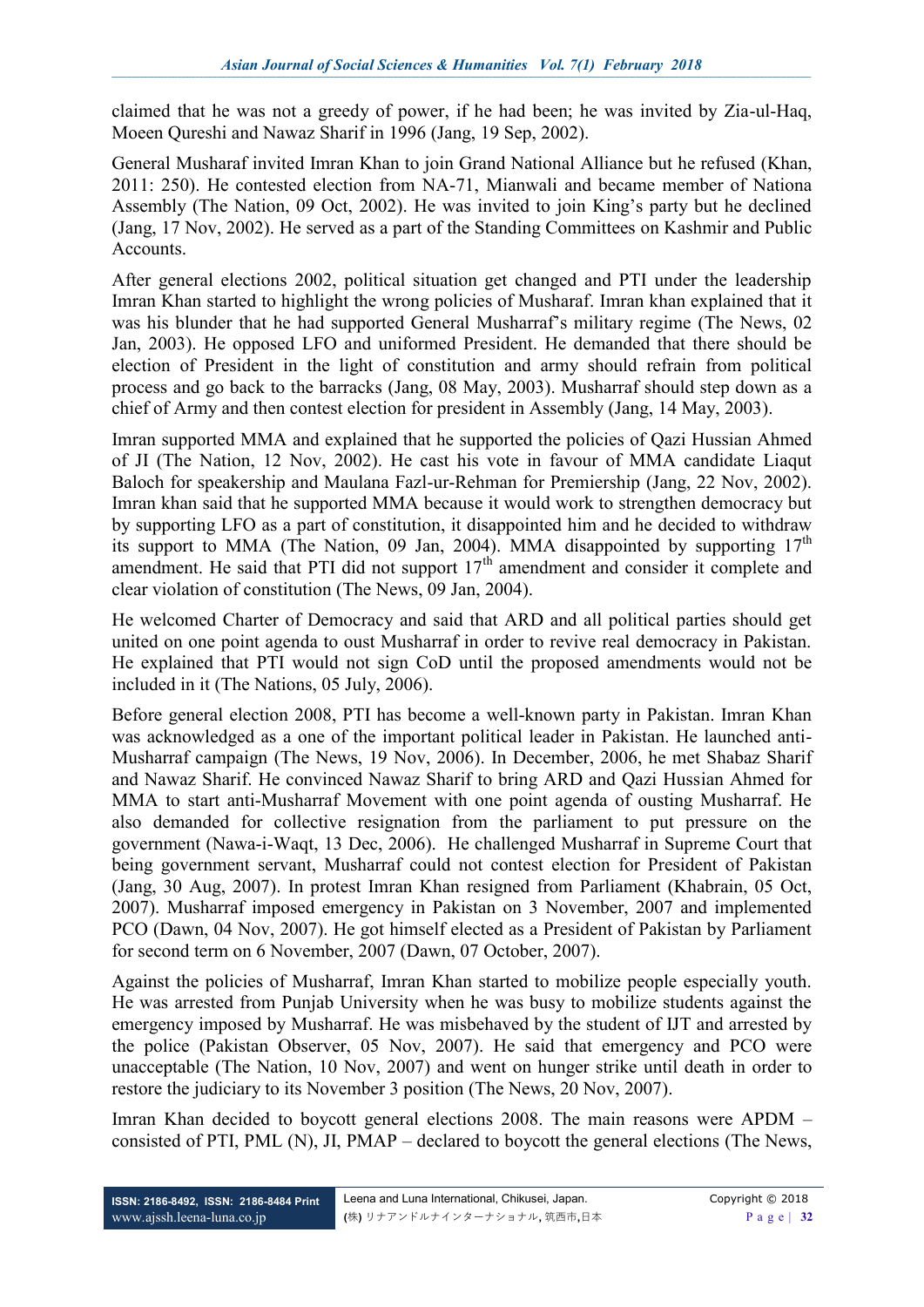25 Nov, 2007). Secondly, he decided to boycott general elections because these elections to be held under PCO. Imran Khan declared that it would be fraud elections. Imran khan was of the view that all political parties should boycott general elections. He explained that Musharraf has enforced emergency and put the Judges under house arrest. We should first get rid of Musharraf and then go for the general elections (The News, 23 Nov, 2007). He said that "If the politicians don't take a joint stand now by boycotting the up-coming elections, there will be tantamount to treason with the masses" (The News, 27 Nov, 2007) and betrayal to judiciary (The Nation, 27 Nov, 2007).

General Elections were held on 18 February, 2008, in which PPP became the leading party in centre (Dawn, 20 Feb, 2008). PTI under Imran Khan played active role of opposition. Imran Khan demanded for restoration of Chief Justice Iftikhar Muhammad Chaudhary and end of PCO. He declared NRO as unconstitutional and illegal. He said that ruler would not accept independence of judiciary due to the fear of NRO (Jang, 13 May, 2008). He opposed the candidature of Asif Ali Zardari for the office of the President (Dawn, 19 August, 2008). He said that he did not accept Zardari as a constitutional President (Daily Express, 16 Oct, 2008). He demanded that President Asif Ali Zardari should tender resignation on moral basis because his name was also in the list of NRO beneficiaries (Nawa-i-Waqt, 18 Dec, 2009). Regarding the style of opposition politics of PML (N) he was the view said that both Zardari and Nawaz Sharif were playing game of musical chair (Jang, 07 Jan, 2010).

The popularity of PTI reached to its climax in 2011 when it started campaign known as Tsunami and New Pakistan (Nai Pakistan). Imran challenged that PTI's Tsunami would wash away PPP and PML (N) (The Nation, 28 Nov, 2011) and asked people to support him to get rid of unfair system (The News, 29 Nov, 2011).

According to on line survey Imran Khan became the most popular personality of the Asia in 2012. He got 87.78% votes. He is the only Pakistani personality who is invited by World Economic Forum to be held in the city of Switzerland, Davos in 2012 (Nawa-i-Waqt, 25 Jan, 2013). Imran Khan ranked third after IMF DG and US President in the list of top nine global leaders in 2012 (The Nation, 03 April, 2013).

In General Election 2013, Imran Khan won election from three constituencies NA-1, 56 and 73. From votes point of view PTI became the second largest party while from seats poin of view the third largest party in Pakistan.

# **CONCLUSION**

Pakistan Tehreek Insaf founded in 1996. It participated in the general election 1997 but could not get a single seat. In the general election 2002, PTI got only one seat from NA-71, where Imran Khan became successful. PTI boycott the general election of 2008 because it was held under emergency proclaimed by General Musharraf. In general election 2013, PTI emerged as the second largest party from vote's point of view and third largest party in the National Assembly. In KPK, PTI emerges as the largest party and formed government in KPK.

The charismatic Leadership of Imran Khan played pivotal role in the evolution of PTI. He refused to form electoral alliance with Nawaz Sharif in general election 1997. He refused to become a Prime Minister with the help of General Musharraf. He proved his leadership charisma by making PTI the third largest party of Pakistan.